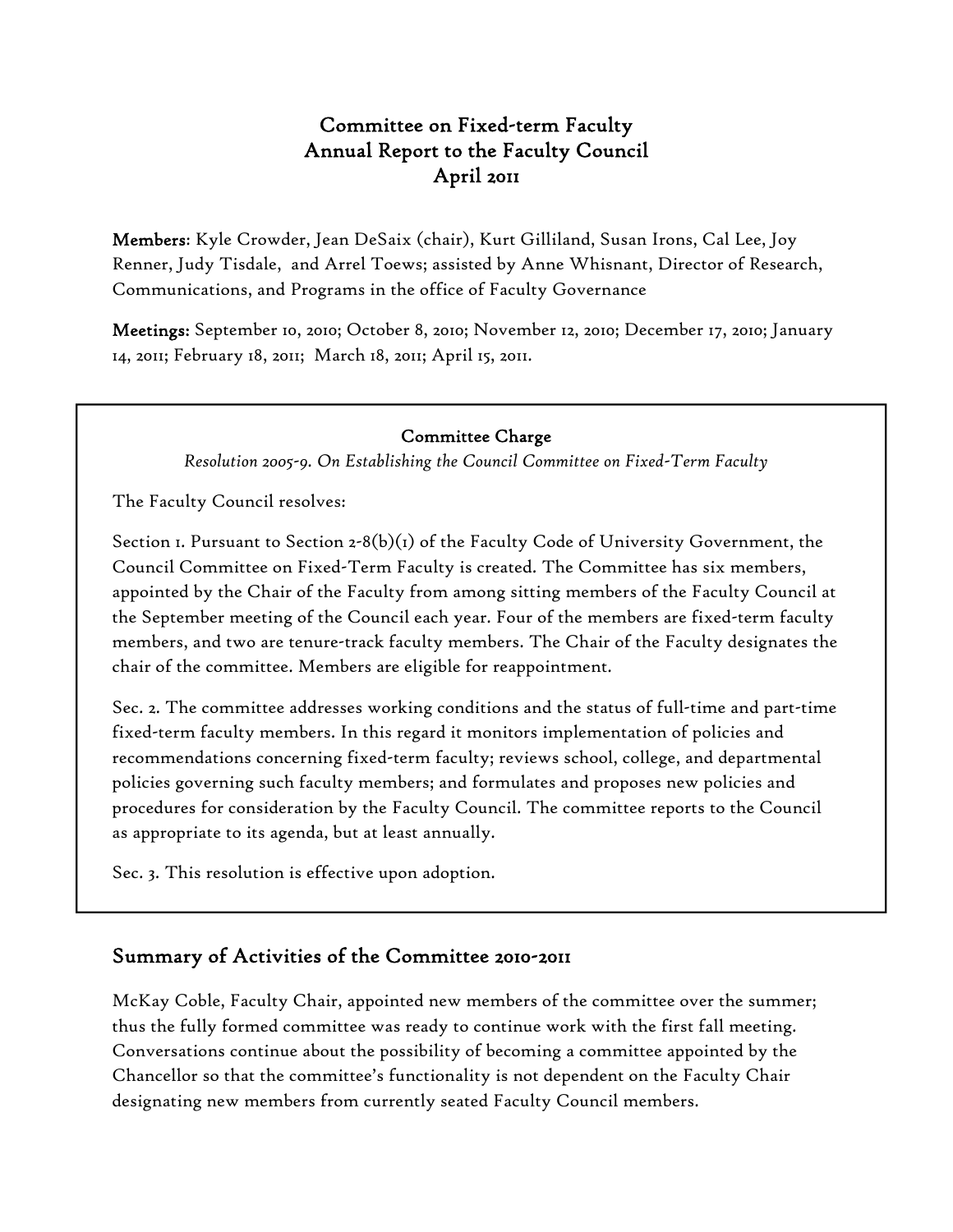#### *Fixed-term Faculty Promotional Track*

At a majority of its meetings, the committee spent some time discussing evolving policies in Arts and Sciences. Arts and Sciences began updating its policies in 2008 when then Dean Holden Thorp charged a committee to recommend policies which would "provide a more predictable career track for fixed-term faculty and allow departments to reward longevity and extraordinary contributions by fixed-term faculty." During these discussions, Professor Jan Boxill, a member of the Arts and Sciences committee working on this issue, met with our committee, as did Dean Gil from Arts and Sciences. As a result of the Arts and Sciences committee's work, the College implemented new standardized criteria for promotion to Senior Lecturer; the first group of promotions to that rank in the college in several years took place at the end of the fall 2010 semester. A second outcome of the Arts and Sciences' committee's work is the establishment of a third tier in the lecturer sequence. Various committees spent much of the past year at an impasse over what actual title to use. The final choice is "Master Lecturer." A proposal is being presented to Faculty Council today for a vote on the change in the tenure code that the new title requires.

As a sub-note to the promotional track issue, the committee discussed the degree to which a standardization of fixed-term titles across schools would be useful and appropriate. Many of the professional schools have begun to use the professorial titles with a modifier term such as clinical with that modifier term used only in official documents.

#### *University-wide Implementation of Faculty Council Resolutions*

Many Faculty Council resolutions request that the Fixed-term Faculty Committee work with the Provost on implementation. Thus Provost Carney joined us for a meeting to discuss progress on several fronts. As a result of that meeting and a subsequent meeting with a subset of our committee, the Provost asked the committee to evaluate the completeness of fixed-term hiring and promotion policies on the Provost's website (Resolution 2006-6). Schools which did not have fixed-term faculty policies posted responded promptly to our request to provide those to the Office of the Provost. Both Provost Carney and Associate Provost Strauss have been steadfast supporters of fixed-term faculty issues, as has been Dean Gil of Arts and Sciences.

### *Fixed-Term Faculty Grant and Award Opportunities*

The committee collated a list of grants, awards and other potential benefits for fixed-term faculty. The list is appended to this report and posted online on the Fixed-term Committee website: http://faccoun.unc.edu/committees-2/appointed-committees/fixed-term-facultycommittee/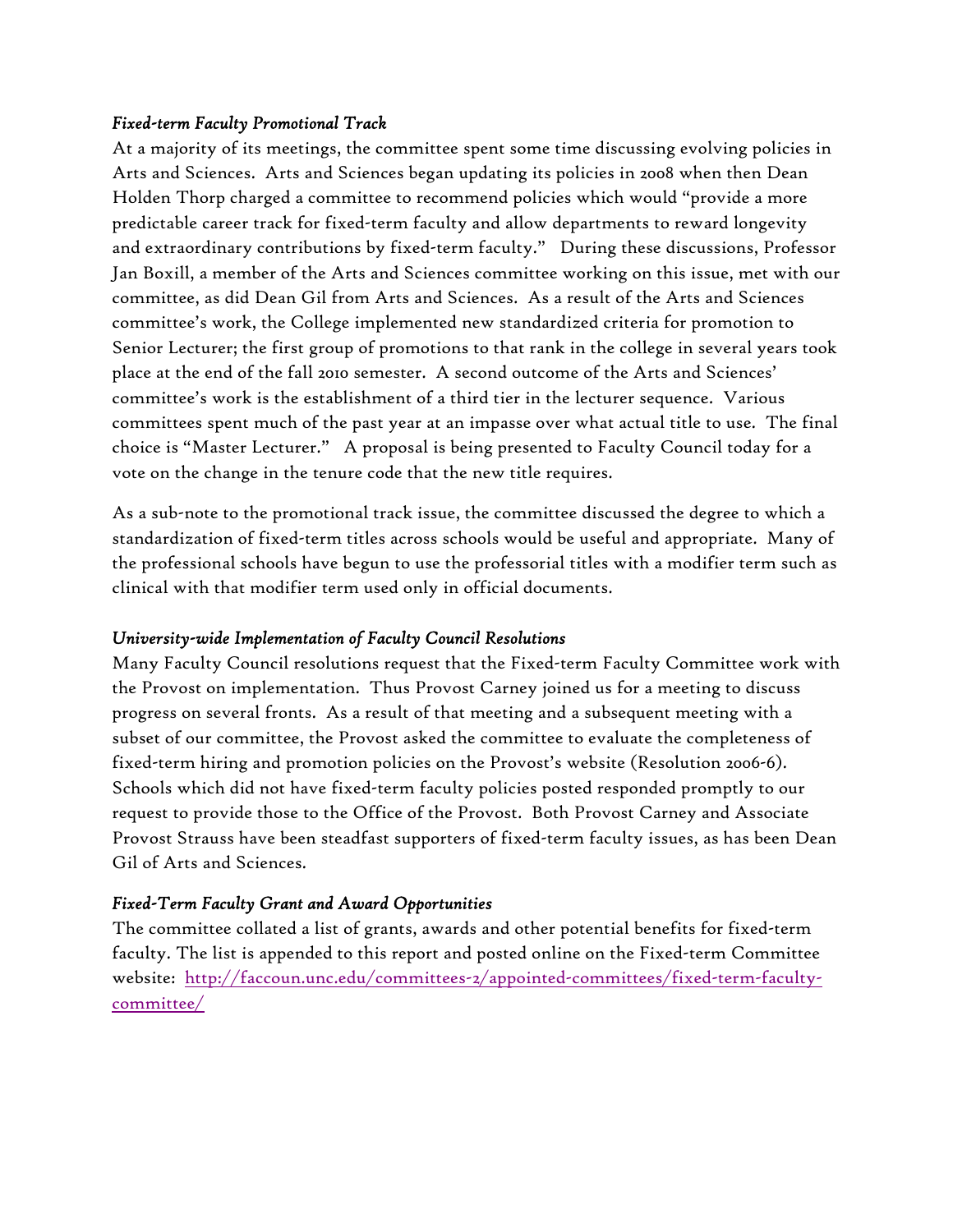#### *Proposed Academic Plan and Fixed-term Faculty*

Dean Bill Andrews sought comment on the Academic Plan from members of the committee. Several items in the plan address fixed-term issues, specifically the mandate to "Recognize and reward the contributions of fixed-term faculty to the teaching and research missions of the University."

#### *Survey on Resolutions and Best Practices*

In order to determine the degree to which past Faculty Council resolutions are being implemented in individual departments, a survey, keyed to resolutions 2003-7 and 2006-6 as well as Best Practices detailed in the 2009 annual report of this committee, was sent to heads of all university departments and units. Data from the survey will be on the Fixed-Term Committee website http://faccoun.unc.edu/committees-2/appointed-committees/fixedterm-faculty-committee/. Comments included in the survey clearly portray the diversity of fixed-term faculty positions in the university. It is encouraging to note that many departments are following best practices, although the low response rate to date makes it difficult to draw significant conclusions. It is at least possible that the departments responding are those that are more cognizant and proactive concerning fixed-term faculty issues.

#### *In Conclusion*

In 1995 fixed-term faculty gained voting privileges in faculty-wide elections and first voted in the 1996 election. In 2004 the Council approved a new title of Senior Lecturer, and today Senior Lecturers in Arts and Sciences are being given five-year appointments. Today, in some places, in the view of one chair responding to our survey, "There is no difference between fixed-term faculty and tenured faculty." Just fifteen years after fixed-term faculty gained voting privileges, a fixed-term faculty member (Jan Boxill) is a candidate for chair of the faculty. While much work remains to be done, we celebrate the progress made, thanks to persistent work by fixed-term faculty advocates as well as supportive good-will from administrators.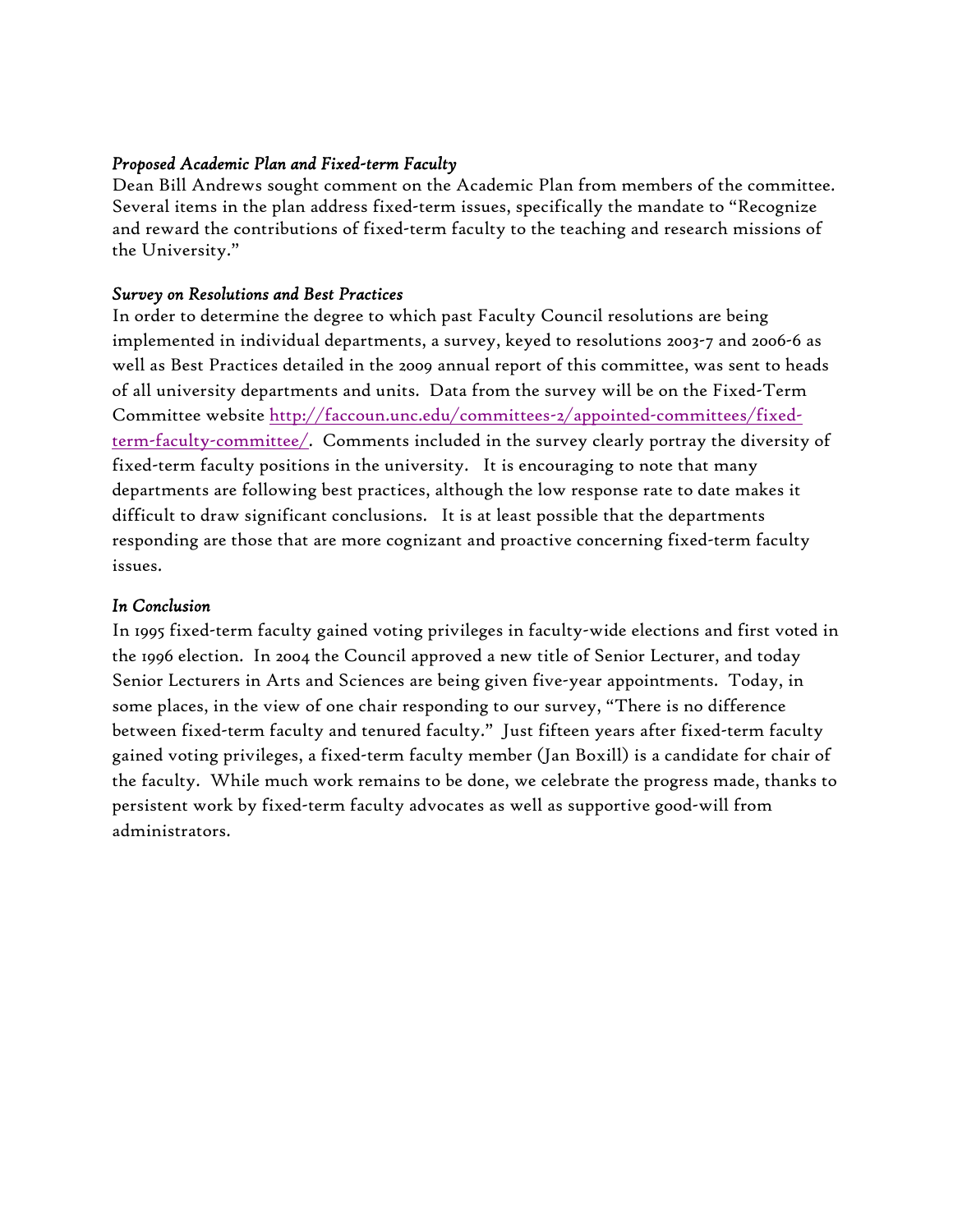# **Teaching Awards and Support Available for Fixed‐Term Faculty**

## **Awards**

### **University Teaching Awards**

Each year, UNC recognizes faculty, staff and students for outstanding teaching. The University Committee on Teaching Awards strongly encourages nominations of deserving faculty members and graduate teaching assistants for distinguished teaching awards. The committee reviews the nominees, collects additional information and recommends winners to the Chancellor.

### **The following University Teaching Awards, for which fixed‐term faculty are eligible, are granted annually:**

- Mentor Award for Lifetime Achievement
- Distinguished Teaching Awards for Post-Baccalaureate Instruction
- Tanner Award for Excellence in Undergraduate Teaching
- Chapman Family Teaching Awards
- William C. Friday Award for Excellence in Teaching
- Johnston Teaching Excellence Awards

More information on these awards can be found at the Provost's website: **http://provost.unc.edu/teaching‐awards**

### **Student Undergraduate Teaching Awards**

The Student Undergraduate Teaching and Staff Awards (SUTASA) committee grants awards to teaching assistants, professors, and staff members. SUTASA are the only teaching and staff awards funded, nominated, and selected entirely by undergraduate students. Only undergraduate students may submit nominations. Since 1989, the SUTASA committee has awarded six \$1000 teaching assistant awards and three \$5,000 professor awards each year. They also award one \$1000 staff award to a University employee who is not a professor or a TA. Winners are recognized during the Chancellor's Award Ceremony.

More information at the Student Undergraduate Teaching and Staff Awards website: **http://studentorgs.unc.edu/sutasa/**

### **For School of Medicine:**

## **UNC Medical School Academy of Educators Teaching Awards**

These awards are designed to recognize faculty who excel in undergraduate teaching, but may not be recognized currently because teaching is not their major focus or they do not play a leadership role in the curriculum. The Academy of Educators recognizes recipients at the annual Evening of Scholarship, usually held in mid-May. The awards and criteria are listed below:

- **Clinical and Basic Science Excellence in Teaching Awards: One award in each category** is directed toward great teachers who are not course directors, but who make significant contributions to courses in years one and two.
- **Clinical Preceptor Excellence in Teaching Award** (for faculty at UNC Hospitals): Two awards are given each year: one for faculty in the core clinical curriculum (year three) and

Fixed-Term Faculty Resources 1 **Department Control** Updated 4/12/2011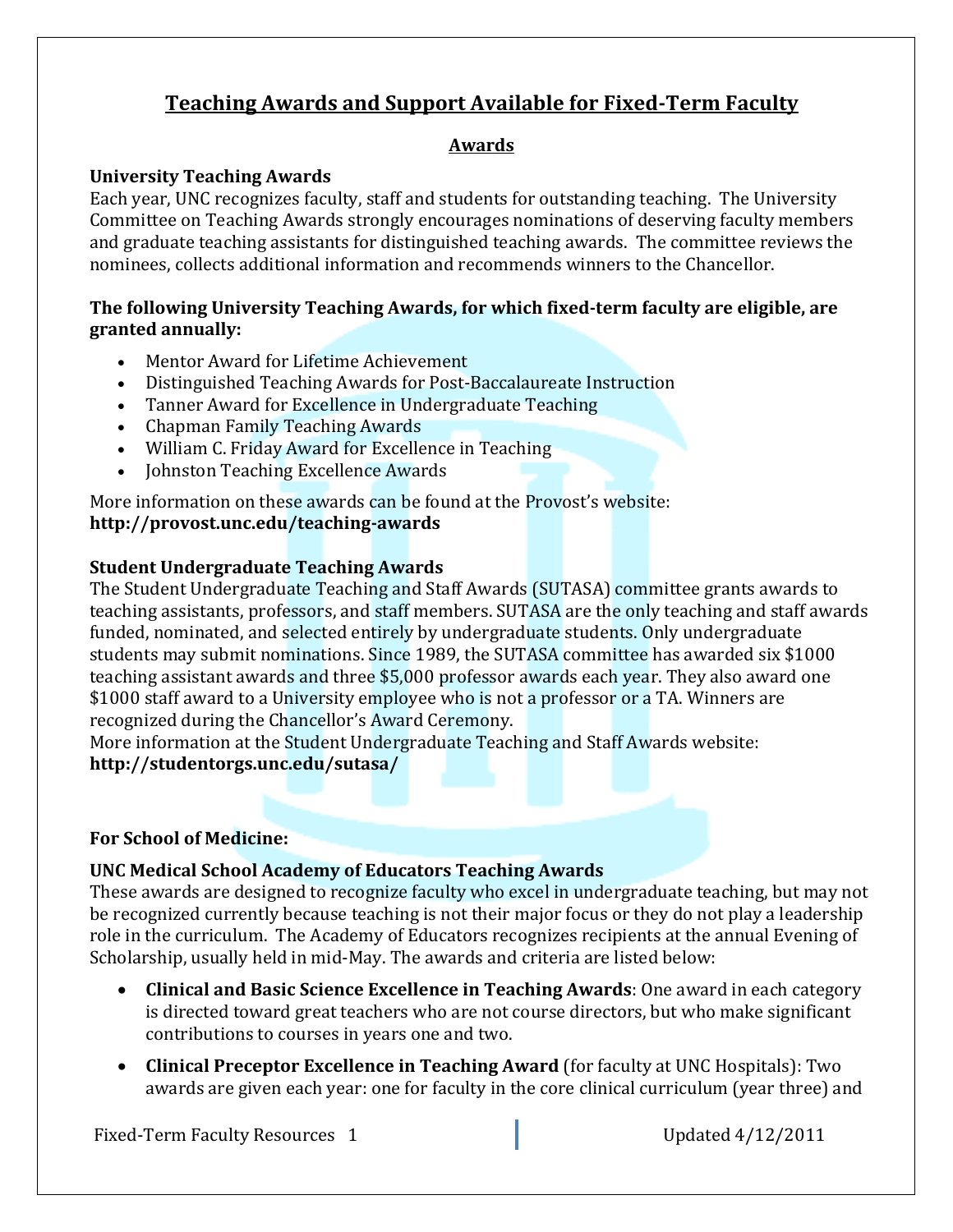one for faculty in the advanced curriculum (year four). Awards in this category go to faculty who are strong clinical preceptors, but who do not have administrative responsibilities that place them on the Clinical Curriculum Committee.

- **Clinical Preceptor Excellence in Teaching Award (for off-campus faculty) : Two to four** awards are given each year; both for faculty preceptors in the year one and two community weeks and one each for faculty preceptors in years three and four of the clinical curriculum.
- **Medical Student Research Mentor Award:** This award recognizes excellence in training medical students in the fundamentals of medical research and research ethics, not limited to mentors of M.D. or Ph.D. students.
- Medical Student Advisor Award: This award recognizes dedication and effectiveness as a medical student advisor for faculty who are not officially part of the Dean's office advising system.
- **Career Goal Advisor Award**: This award recognizes dedication and effectiveness as a medical student career advisor through the residency application process.
- **Innovation in Teaching Award:** This award recognizes innovation in medical student teaching and could include course directors and teachers with administrative responsibilities.
- Lifetime Achievement Award in Medical Education: This award is for faculty that have demonstrated sustained excellence in teaching and mentoring medical students over ten years or more.

### **Support**

### **Graduate Research Consultant (GRC) Program**

The GRC offers course grant awards to instructors who submit proposals to teach research exposure courses for undergraduates. The program was developed to increase research opportunities for undergraduates in courses. GRC encourages and supports instructors who want to transform course projects or assignments into research projects.

More information: http://www.unc.edu/depts/our/faculty/faculty\_grc.html

### **Center for Faculty Excellence**

The CFE provides training opportunities and professional development workshops for all members of the faculty. It's primary mission is to "support teaching and learning at all levels and in all contexts in which instruction occurs in the university" in order to "to assist instructors on campus to achieve better teaching and learning outcomes." The Center provides assistance to individual faculty and graduate students through one-on-one consultation, its "Explorations in Teaching" series, and its electronic library of best practice. Its website offers a selection of electronic documents, including teaching tips, grading templates, syllabus writing guides and a calendar of ongoing development workshops.

More information: **http://cfe.unc.edu/** 

### **Fellowships**

### **Faculty Arts Fellowships**

Fixed-Term Faculty Resources 2 **Department Control** Updated 4/12/2011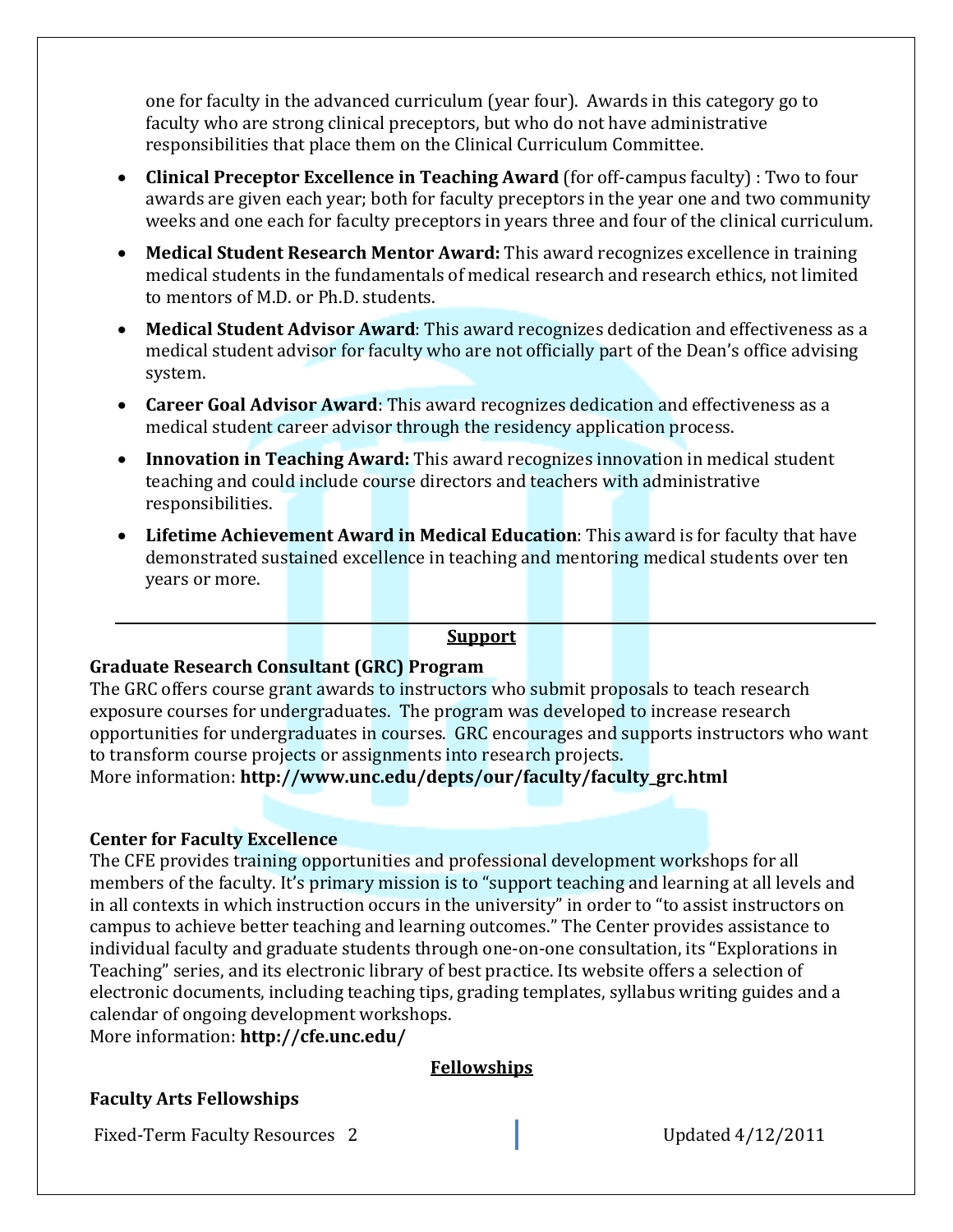The Office of the Executive Director for the Arts and the Institute for the Arts and Humanities award year-long fellowships for faculty pursuing projects related to the performing or fine arts. The fellowships are open to fixed-term faculty who have been at UNC for at least five years. More information: http://iah.unc.edu/programs/fellowships/faculty-arts-fellowships

## **Hamilton Family Fellowship for New Media**

The Johnston Center for Undergraduate Excellence and the Hamilton Family Fellowship in Teaching with New Technology offers a semester-long fellowship opportunity for faculty who are interested in teaching with new instructional technologies.

### More information: http://www.johnstoncenter.unc.edu/index.php/jcue-funding/jcue**facultyfund/jcue‐adresource.html**

## **Parr Center for Ethics Fellowships**

Faculty members and graduate students of UNC Chapel Hill may apply to become a Fellow of the Parr Center for Ethics. Faculty Fellows are appointed for one-year terms, and the appointments are renewable.

More information: **http://parrcenter.unc.edu/involve/becoming.html** 

# **Teaching Enhancements**

## **Ackland Art Museum Course Development Grants**

The Ackland Art Museum offers funding to support either new courses that directly engage with the museum's collection or revisions to existing courses that engage with the collection. The maximum grant available is  $$10,000$ . Grants are available to faculty in any discipline. The Ackland's expectation is that the courses developed with these funds will be taught three or more times. 

For more Information, please contact Caroline Culbert at 962-3342 or culbert@unc.edu.

# **African Studies Center Course Development Awards**

The African Studies Center provides grants of \$2,000-\$4,500 to support faculty who are interested in developing Africa related courses for the curriculum in any field. More information: **http://africa.unc.edu/funding/faculty/faculty\_funding\_main.asp** 

## **Center for European Studies Course Development Grants**

The CED offers the European Union Center of Excellence Awards to allow faculty to develop new European Union courses or tracks in existing courses. Awards for full EU courses are \$4,500 and \$2,000 for EU tracks. National Resource Center (Title VI) awards of \$4,500 allow faculty to develop courses relevant to the study of modern Western Europe. More information: http://www.unc.edu/depts/europe/research\_funding/funding.htm

# **Experiential Education Course Grants**

The Office of Experiential Education offers course development grants to faculty who are interested in creating new courses that fulfill the EE requirement or revising existing courses to meet it.

More information: http://www.unc.edu/depts/uc/eeresources.html

# **Global Studies Course Development Grants**

Fixed-Term Faculty Resources 3 **and Server Control** Updated 4/12/2011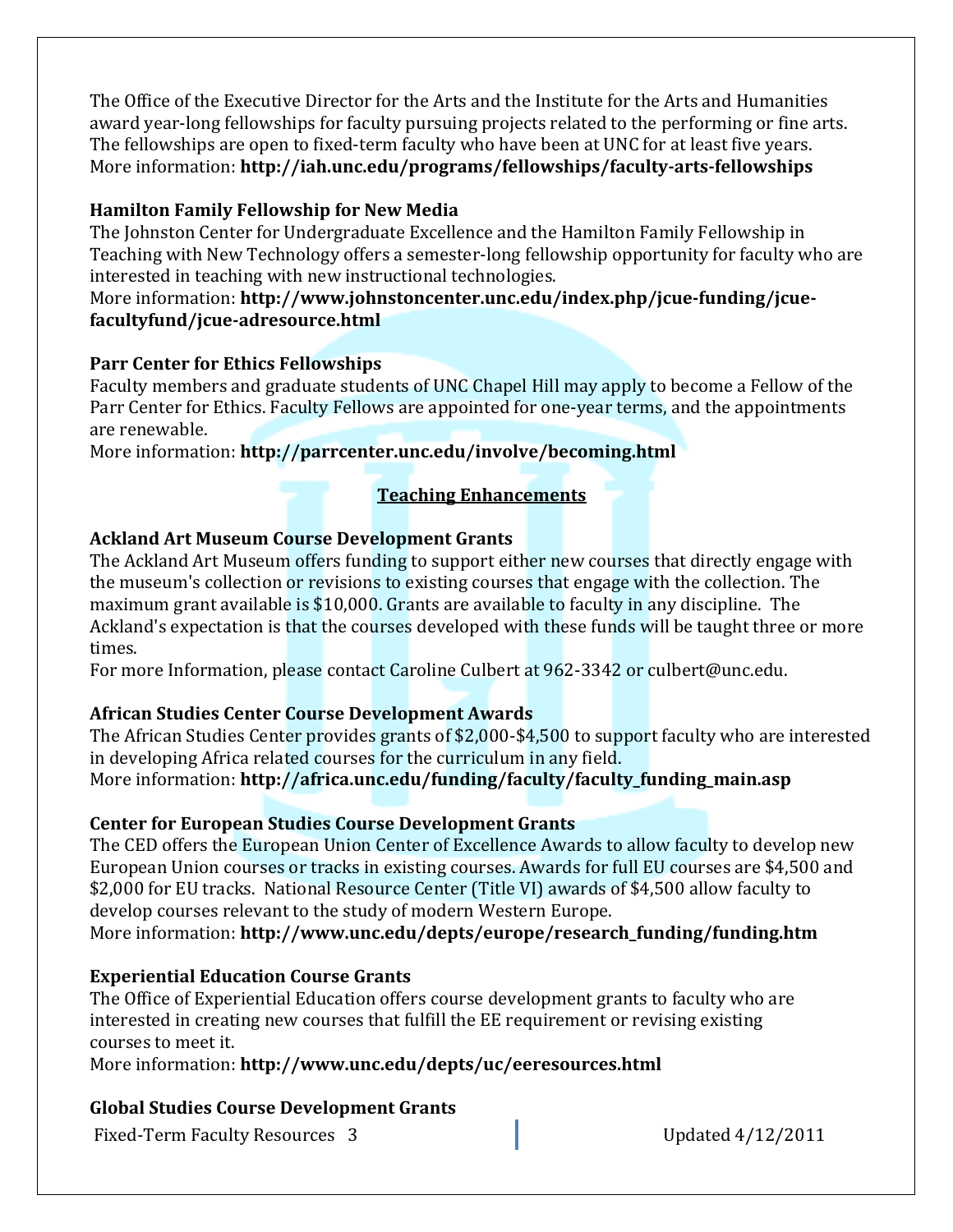The Center for Global Initiatives supports faculty who are interested in adding international content to existing courses that have little or no such content; adding comparative cases to courses that are currently area specific; or developing new courses with significant international content. The Center is especially interested in faculty developing globally-oriented service learning courses based at UNC. Awards can be requested to support stipends, supplies or travel reimbursements or a combination of the three categories.

More information: http://cgi.unc.edu/funding/curriculum-dev.html

#### **Honors Course Creation Grants**

Contact Ritchie Kendall, Assistant Dean for Honors, at rkendall@email.unc.edu for more information. 

### **Southern Studies Course Development Grants**

The Center for the Study of the American South supports faculty and student research on innovative topics related to the southern United States with travel grants, summer research stipends, postdoctoral fellowships, and course development awards.

More information: http://www.uncsouth.org/content/funding\_opportunities/

### **Teaching with New Technology Grants**

Small grants (up to \$400) to faculty or instructors to support the use of technology in First Year Seminars, Honors seminars, and other courses taught in the Johnston Center. Activities supported by the grants must be scheduled in the Johnston Center.

More information: **http://www.johnstoncenter.unc.edu/index.php/jcue-funding/jcuefacultyfund/jcue‐adresource.html**

### **Ueltschi Course Development Grants**

The Office of the Provost and the APPLES Service-Learning Program award five \$8,000 course development grants and three \$1,500 service-learning mini-grants to instructors to develop courses that successfully connect community-based service into the curriculum and promote the pedagogy of service-learning at UNC. Faculty members, adjunct faculty members, and graduate instructors teaching undergraduate courses in Academic and Health Affairs are eligible and encouraged to apply.

More information: http://www.unc.edu/apples/faculty/teach/grant.html

### **Underhill Course Enhancement Awards**

Underhill Grants fund activities designed to enhance and enlarge the intellectual experience of undergraduates at Carolina, particularly first year students. Grants of up to \$1,000 are available to faculty teaching First Year Seminars or Honors courses in English, Environmental Studies, Folklore, History, Math, Physics, or Biology. The program is particularly interested in activities that might be opened to the larger campus community, but that is not a requirement for funding. 

More information: http://www.unc.edu/depts/jcue/funding/underhill.html

### **Research Support**

### **African Studies Center Faculty Conference Travel Grants**

Fixed-Term Faculty Resources 4 **Department Control** Updated 4/12/2011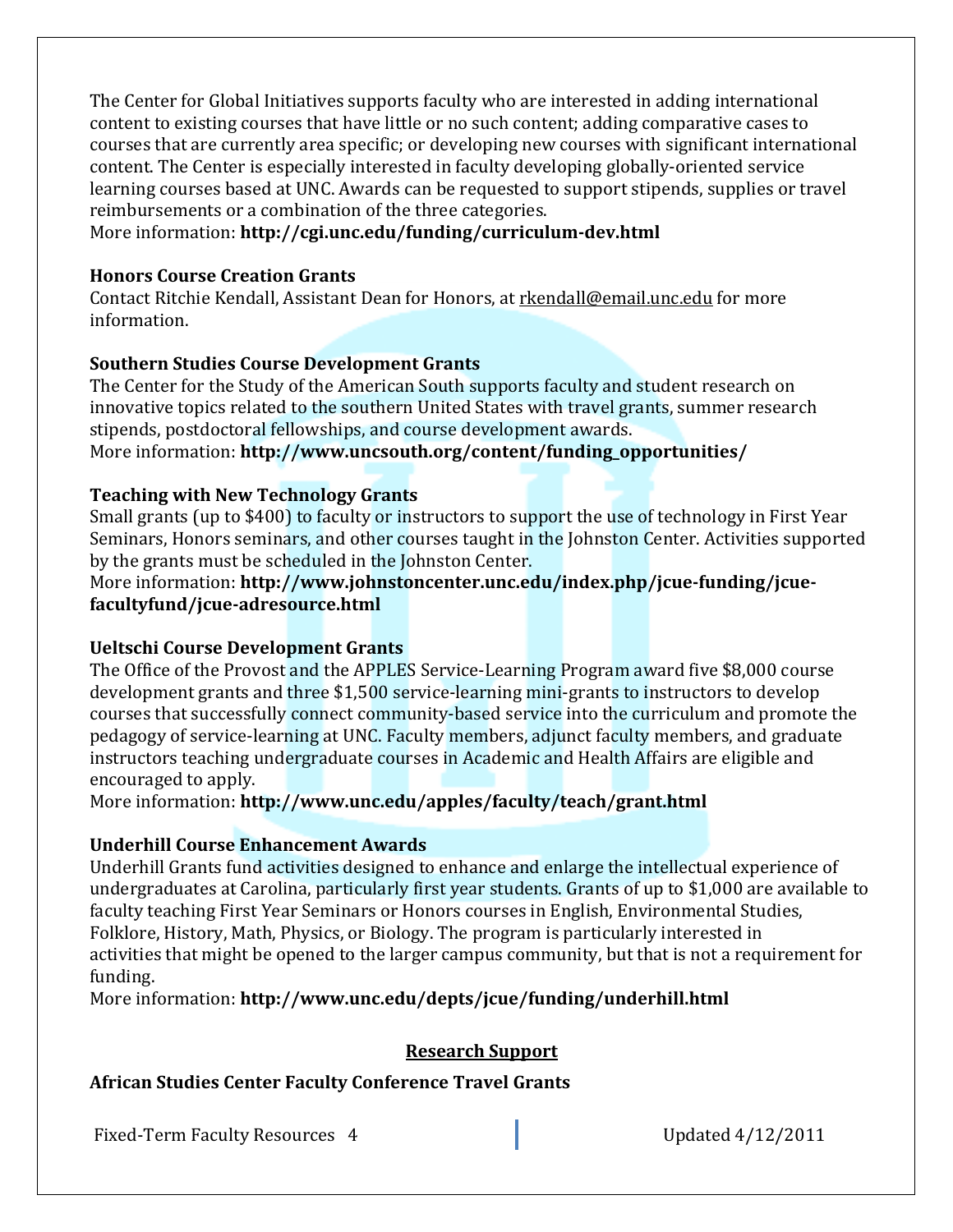The African Studies Center supports faculty who are interested in presenting a paper with substantial Africa content at a conference. More information: http://africa.unc.edu/funding/faculty/faculty\_funding\_main.asp

# **Carolina Asia Center Travel Grants**

Grants are available for faculty who wish to travel to locations in South, East and Southeast Asia to broaden and deepen their expertise on topics in the social sciences or humanities relating to Asia (up to \$3,000). Grants are open to all faculty in the College of Arts and Sciences. Proposals must demonstrate how the travel would contribute to curriculum development or research. **More** information: **http://carolinaasiacenter.unc.edu/faculty-course-development-andtravel‐grants/**

## **Carolina Center for the Study of the Middle East and Muslim Civilizations Grant**

Offers support for projects that increase awareness of the history and culture of the Middle East and Muslim civilizations. Funding for projects that meet this goal will not normally exceed \$250, and the amount of support the Center offers should be matched by funds from at least one other unit on campus. Preference is given to proposals that involve more than one department or school. Also, we look favorably upon proposals that engage faculty, students, and staff, and we discourage using funds to purchase food. Projects must be organized by a person or unit affiliated with UNC. More information: http://www.unc.edu/mideast/funding.shtml

## **Center for European Studies Faculty Research Travel Awards**

The CES makes approximately four awards for faculty research travel related to a project on contemporary European or EU Studies. Domestic travel grants to present papers are \$650, and grants for travel to Europe related to research and publication are for \$2,000. More information:

## **http://www.unc.edu/depts/europe/research\_funding/fundingfaculty.htm**

## **Center for Global Initiatives Travel Awards**

The Center for Global Initiatives supports faculty research and curriculum development, as well as student language training, field research and professional development. Awards offer modest support to faculty and staff who are presenting important scholarly work at major conferences abroad. These awards must be matched by your department, school or unit. More information: http://cgi.unc.edu/awards/conference

## **Center for Global Initiatives Faculty Working Groups**

The Center for Global Initiatives supports the innovative, interdisciplinary research of faculty by funding working groups that meet regularly to critique scholarly works, host speakers, organize conferences and develop grant proposals. The group's core members must represent at least three different UNC departments or schools. Grants of \$5,000 are made for one year with the possibility of renewal. Projects must have financial support from another UNC unit, and matching funds generally do not exceed \$500.

More information: http://gi.unc.edu/funding/working-groups.html

# **Community Economic Development Competitive Grants Program**

Fixed-Term Faculty Resources 5 **and Equated** 4/12/2011 The Office of Economic and Business Development, with support from the Center for Global Initiatives, sponsors this program to pursue engaged scholarship in community and economic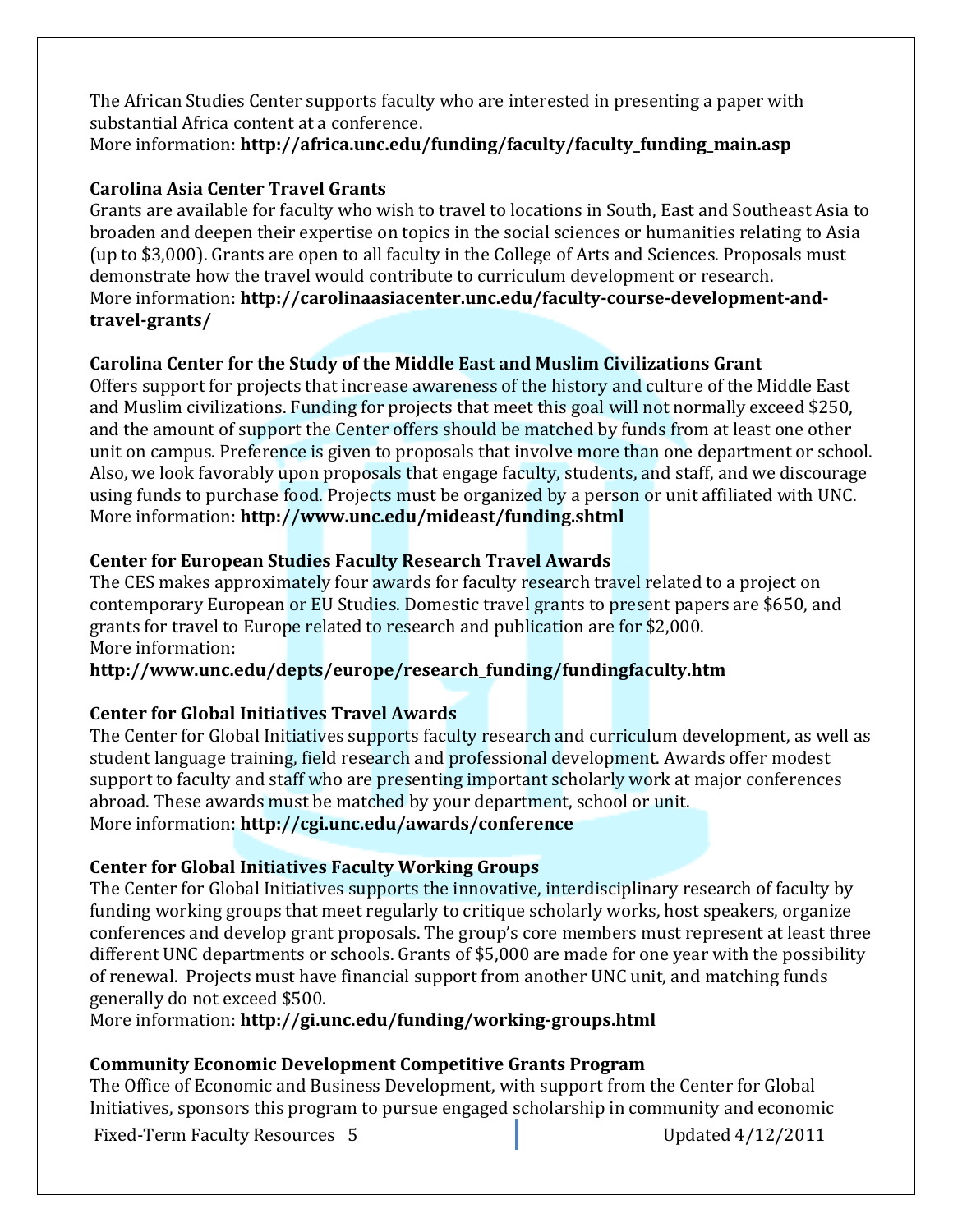development. Grants of up to \$25,000 are awarded to faculty research projects with potential to improve the economic competitiveness of both businesses and communities in North Carolina. More information: http://research.unc.edu/offices/economic-business**development/programs/index.htm**

## **Fulbright Scholar Program**

The Council for International Exchange of Scholars annually sends nearly 800 people to 140 countries through six programs designed to allow faculty, administrators and professionals to lecture, conduct research or participate in seminars. Programs also enable professionals from other countries to come to the U.S.

More Information: **http://cgi.unc.edu/awards/fulbright-scholar** 

# **Fulbright‐Hays Faculty Research Abroad Program**

Administered by the Institute of International Education, this grant allows faculty to conduct research abroad in modern foreign languages and area studies to improve their knowledge of the languages and cultures in their countries of specialization (excluding Western Europe). Funds support travel expenses, a maintenance stipend and an allowance for research-related expenses overseas. Applicants must have been engaged for the previous two years in teaching relevant to the language or area studies. UNC faculty must apply through the Center for Global Initiatives. More information**: http://cgi.unc.edu/awards/fulbright‐hays‐fac**

## **Global Health Faculty Research Partnership Grants (GHP) Program**

Through the Office of Global Health, this program fosters the development of multidisciplinary research projects and partnerships in global health. Grants of up to \$5,000 are made to faculty for international travel to establish or maintain research relationships with colleagues in other countries. 

More information:

### **http://www.sph.unc.edu/globalhealth/global\_health\_faculty\_research\_partnerships\_grants \_1135\_9145.html**

## **IAH Innovation Grants**

All UNC faculty are eligible to apply as individuals or in collaboration with other faculty, staff, students, community partners or professionals as long as the work has relevance to arts and humanities teaching or practice. While each project must be led by a UNC faculty member, the team may include members who are not affiliated with UNC.

More Information: **http://iah.unc.edu/innovation/cfp/cfp-frontpage** 

# **International Research and Exchanges Board (IREX)**

IREX sponsors a broad range of fellowship opportunities for masters, pre-doctoral and postdoctoral research, as well as for senior scholars, professionals and policymakers. 

More information: **http://www.irex.org/** 

**Research at Carolina** 

Fixed-Term Faculty Resources 6 **and Equated** 4/12/2011